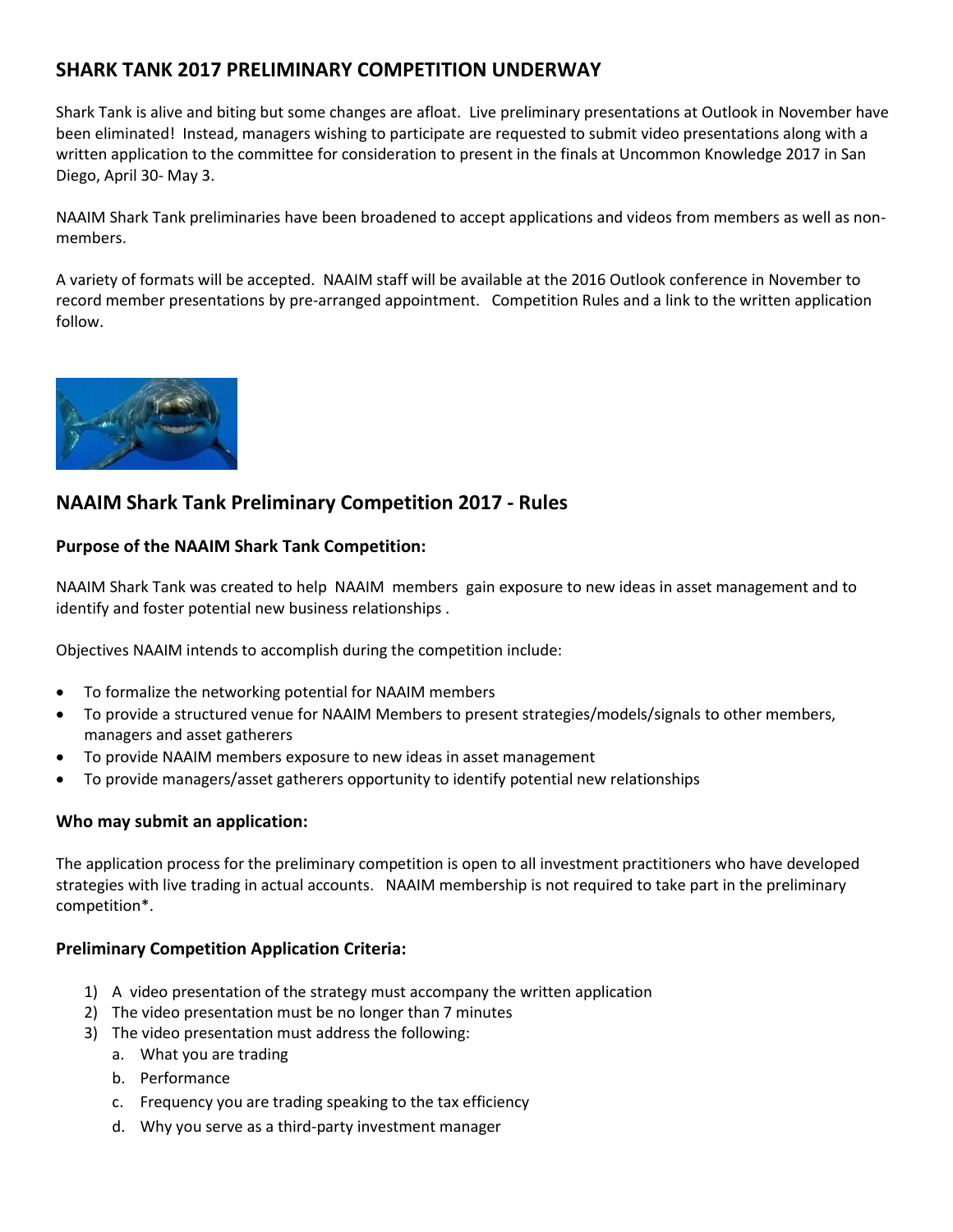- 4) NAAIM will accept the presentation in most file formats including but not limited to: Webinar recordings such as GoToMeeting or Webex; YouTube; and Windows Media.
- 5) NAAIM will accept only one strategy and one manager per video. (Limit: two strategies per firm may be submitted).
- 6) Completion of written application found online at: NAAIM Shark Tank [Preliminary Competition Application.](https://goo.gl/forms/iWRit7aM5GEVLuVa2)

## **Applications and Video Due Date: Friday, February 17, 2017, 5:00 p.m. EDT**

## **Finalists will be announced: Friday, May 3, 2017**

*\*Finalists must be members of NAAIM and registered paid attendees of Uncommon Knowledge 2017 to present their strategies at Uncommon Knowledge, April 30 – May 3 in San Diego, CA.*

## **Taping options:**

- 1) Registered Outlook 2016 Attendees are invited to record their presentation using Citrix GoToWebinar following the conference on Tuesday, November 15 from 3:30 to 4:30 pm CDT. Please contact Susan Truesdale to make your appointment. (one per person).
- 2) Paid NAAIM members are welcome to use NAAIM's GoToWebinar account to tape their presentation. Please contact Susan Truesdale to make an appointment. (One recording per strategy – no do overs).

\_\_\_\_\_\_\_\_\_\_\_\_\_\_\_\_\_\_\_\_\_\_\_\_\_\_\_\_\_\_\_\_\_\_\_\_\_\_\_\_\_\_\_\_\_\_\_\_\_\_\_\_\_\_\_\_\_\_\_\_\_\_\_\_\_\_\_\_\_\_\_\_\_\_\_\_\_\_\_\_\_\_\_\_\_\_\_\_\_\_\_\_\_\_\_\_\_\_

## **NAAIM Shark Tank Preliminary Competition INTENT TO SUBMIT:**

Please submit your intent to participate in the Shark Tank Preliminary Competition prior to submitting a video and full application. This information will only be used for the purpose of contacting potential participants with reminders or information about the contest.

 **Please place me on the list to participate in the preliminary Shark Tank Competition I am a NAAIM Member**

Please print or type:

| <b>NAME</b>          |                   |  |
|----------------------|-------------------|--|
| <b>TITLE</b>         |                   |  |
| <b>COMPANY NAME</b>  |                   |  |
| <b>EMAIL ADDRESS</b> |                   |  |
| <b>PHONE</b>         | <b>CELL PHONE</b> |  |